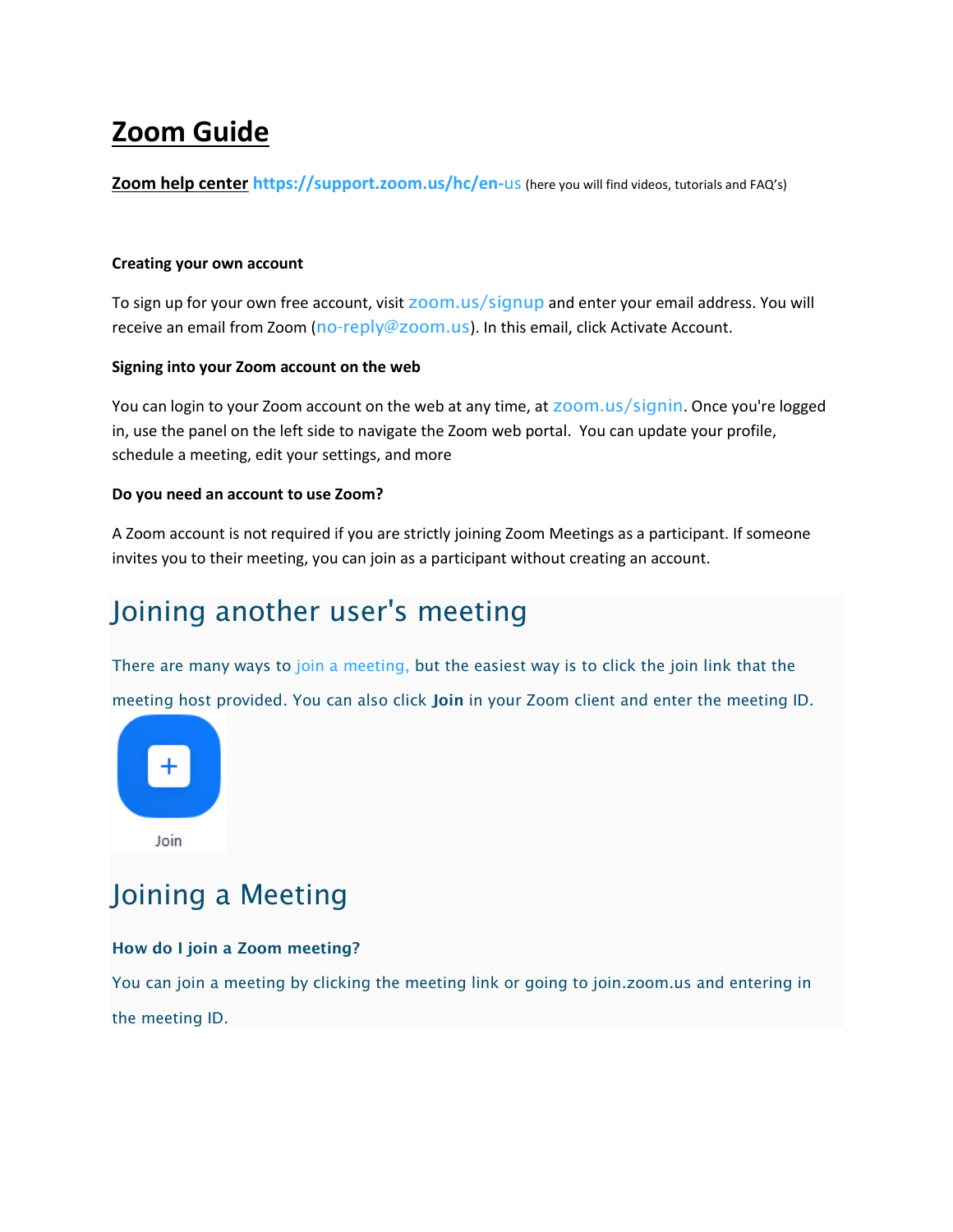#### **How do I join computer/device audio?**

On most devices, you can join computer/device audio by clicking Join Audio, Join with

Computer Audio, or Audio to access the audio settings

#### **Do I have to have a webcam to join on Zoom?**

While you are not required to have a webcam to join a Zoom Meeting or Webinar, you will not be able to transmit video of yourself. You will continue to be able to listen and speak during the meeting, share your screen, and view the webcam video of other participants.

Each meeting has a unique 9, 10, or 11-digit number called a [meeting ID](https://support.zoom.us/hc/en-us/articles/201362373-What-is-a-Meeting-ID-) that will be required to

join a Zoom meeting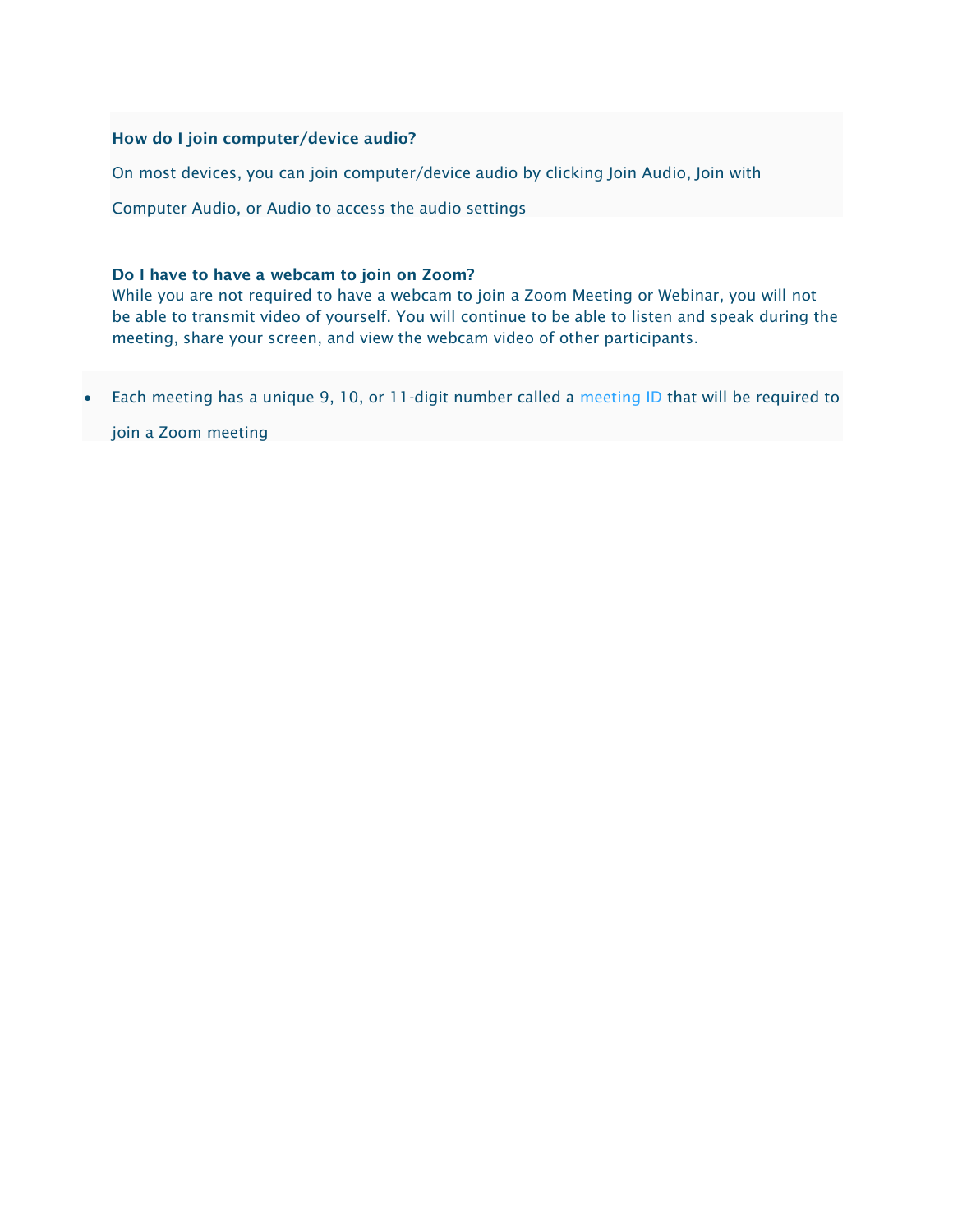### **How to join using Google Chrome**

- 1. Open Chrome.
- 2. Go to [join.zoom.us.](https://join.zoom.us/)
- 3. Enter your [meeting](https://support.zoom.us/hc/en-us/articles/201362373-What-is-a-Meeting-ID-) ID provided by the host/organizer.



Join a meeting from an H.323/SIP room system

- 4. Click **Join**.
- o If this is your first time joining from Google Chrome, you will be asked to open the Zoom client to join the meeting.
- o You can check **Always open these types of links in the associated app** to skip this step in the future.
- o Click **Open Zoom Meetings** (PC) or **Open zoom.us** (Mac).

#### Open Zoom?

https://zoom.us wants to open this application.

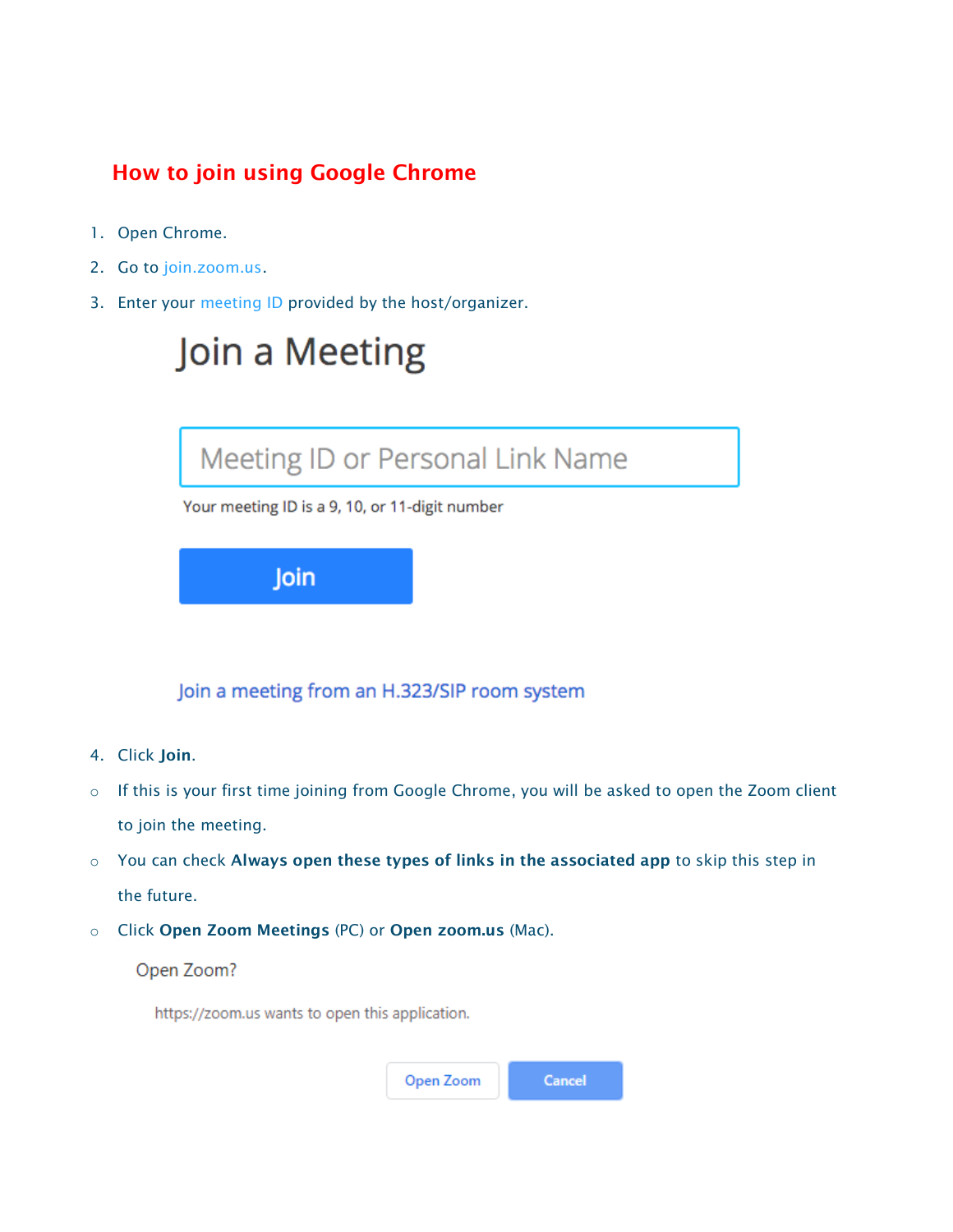### **How to join using Microsoft Edge or Internet Explorer**

- 1. Open Edge or Internet Explorer.
- 2. Go to [join.zoom.us.](https://join.zoom.us/)
- 3. Enter your [meeting](https://support.zoom.us/hc/en-us/articles/201362373-What-is-a-Meeting-ID-) ID provided by the host/organizer.

# Join a Meeting



Your meeting ID is a 9, 10, or 11-digit number

Join

Join a meeting from an H.323/SIP room system

4. Click **Join**.

### **How to Join by email that you received**